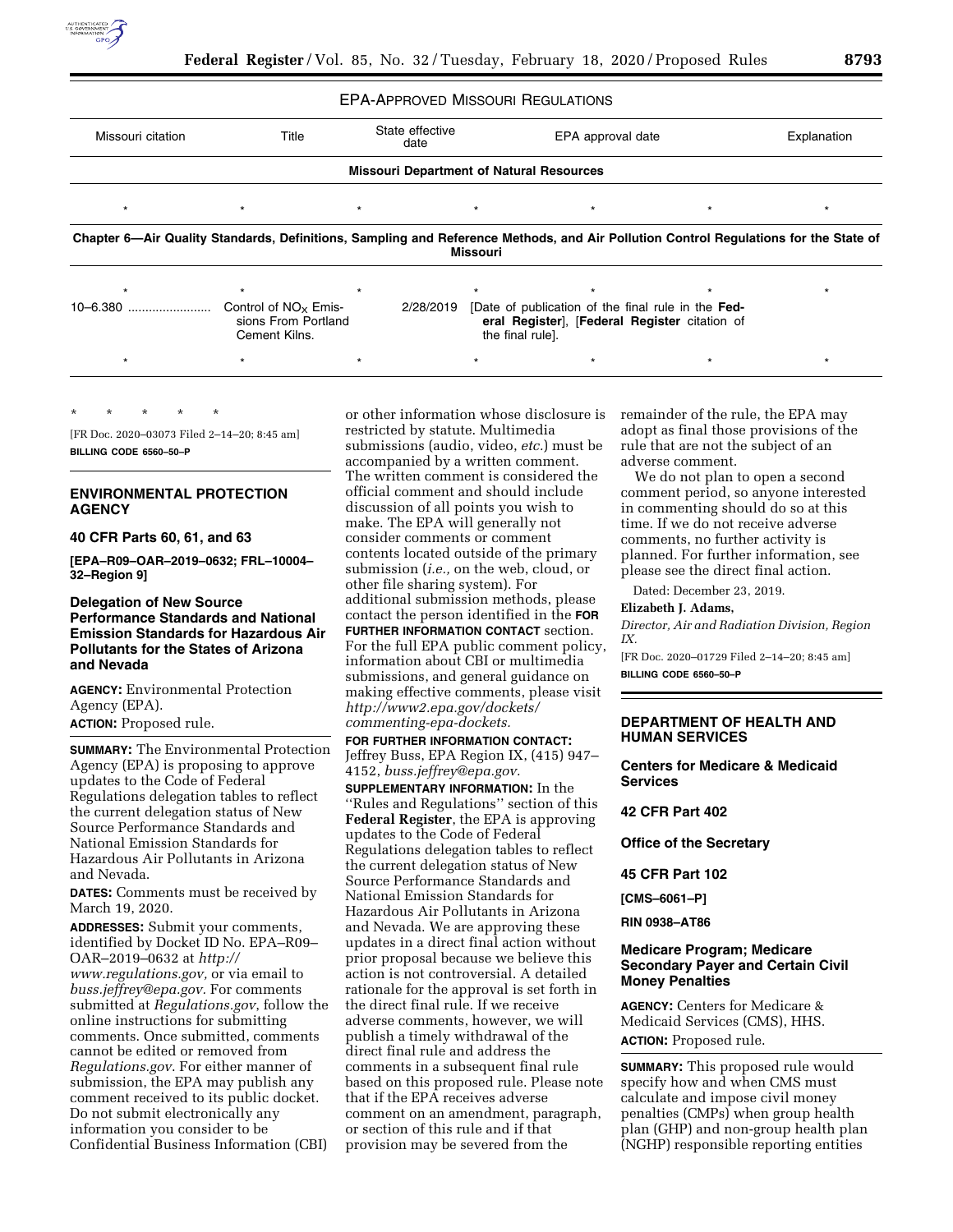(RREs) fail to meet their Medicare Secondary Payer (MSP) reporting obligations in any one or more of the following ways: When RREs fail to register and report as required by MSP reporting requirements; when RREs report as required, but report in a manner that exceeds error tolerances established by the Secretary of the Department of Health and Human Services (the Secretary); when RREs contradict the information the RREs have reported when CMS attempts to recover its payments from these RREs. This proposed rule would also establish CMP amounts and circumstances under which CMPs would and would not be imposed.

**DATES:** *Comment date:* To be assured consideration, comments must be received at one of the addresses provided below, no later than 5 p.m. on April 20, 2020.

**ADDRESSES:** In commenting, please refer to file code CMS–6061–P. Because of staff and resource limitations, we cannot accept comments by facsimile (FAX) transmission.

You may submit comments in one of four ways (please choose only one of the ways listed).

1. *Electronically.* You may submit electronic comments on this regulation to *[http://www.regulations.gov.](http://www.regulations.gov)* Follow the ''Submit a comment'' instructions.

2. *By regular mail.* You may mail written comments (one original and two copies) to the following address ONLY: Centers for Medicare & Medicaid Services, Department of Health and Human Services, Attention: CMS–6061–P, P.O. Box 8013, Baltimore, MD 21244–8013.

Please allow sufficient time for mailed comments to be received before the close of the comment period.

3. *By express or overnight mail.* You may send written comments (one original and two copies) to the following address ONLY: Centers for Medicare & Medicaid Services, Department of Health and Human Services, Attention: CMS–6061–P, Mail Stop C4–26–05, 7500 Security Boulevard, Baltimore, MD 21244–1850.

For information on viewing public comments, see the beginning of the **SUPPLEMENTARY INFORMATION** section. **FOR FURTHER INFORMATION CONTACT:**  Jacqueline Cipa, (410) 786–3259.

**SUPPLEMENTARY INFORMATION:** *Inspection of Public Comments:* All comments received before the close of the comment period are available for viewing by the public, including any personally identifiable or confidential business information that is included in a comment. We post all comments

received before the close of the comment period on the following website as soon as possible after they have been received: *[http://](http://regulations.gov) [regulations.gov.](http://regulations.gov)* Follow the search instructions on that website to view public comments.

Comments received timely will be also available for public inspection as they are received, generally beginning approximately 3 weeks after publication of a document, at the headquarters of the Centers for Medicare & Medicaid Services, 7500 Security Boulevard, Baltimore, Maryland 21244, Monday through Friday of each week from 8:30 a.m. to 4 p.m. To schedule an appointment to view public comments, phone 1–800–743–3951.

#### **I. Background**

*A. Imposition of Civil Money Penalties (CMPs)—Legislative Overview* 

In 1981, the Congress added section 1128A to the Social Security Act (the Act) (section 2105 of Pub. L. 97–35) to authorize the Secretary of Health and Human Services (the Secretary) to impose civil money penalties (CMPs) and assessments on certain health care facilities, health care practitioners, and other suppliers for noncompliance with rules of the Medicare and Medicaid programs. CMPs and assessments provide an enforcement tool for agencies to use to ensure compliance with statutory and regulatory requirements. These administrative penalties may be imposed in addition to potential criminal or civil penalties.

Since 1981, the Congress has increased both the number and the types of circumstances under which the Secretary may impose CMPs. Some CMP authorities address fraud, misrepresentation, or falsification, while others address noncompliance with programmatic or regulatory requirements. The Secretary has delegated the authority for certain provisions to either the Office of Inspector General (OIG) or Centers for Medicare & Medicaid Services (CMS). (See the October 20, 1994 notice, titled ''Office of Inspector General; Health Care Financing Administration; Statement of Organization, Functions, and Delegations of Authority,'' (58 FR 52967).) A summary of these CMP changes are discussed in this section of this proposed rule.

#### *B. Legislative History*

In 1980, the Congress added section 1862(b) of the Act, which defined when Medicare is the secondary payer to certain primary plans. These provisions are known as the Medicare Secondary Payer (MSP) provisions of the Act.

Section 1862(b) of the Act prohibits Medicare from making payment if payment has been made, or can reasonably be expected to be made by any of the following primary plans:

- Group Health Plans (GHPs).
- Workers' compensation plans.
- Liability insurance (including selfinsurance).

• No-fault insurance.

Medicare may make conditional payments, subject to Medicare payment rules, in situations where workers' compensation, liability insurance (including self-insurance), or no-fault insurance has not made payment or cannot be expected to make payment promptly. See section 1862(b)(2)(A) of the Act. Any conditional payments that Medicare makes are subject to reimbursement from the primary plan. See section 1862(b)(2)(B) of the Act.

## *C. Legislative Provisions Regarding Mandatory Reporting Requirements*

To enhance enforcement of the MSP provisions, section 111 of the Medicare, Medicaid, and SCHIP Extension Act of 2007 (MMSEA) (Pub. L. 110–173) added paragraphs (7) and (8) to section 1862(b) of the Act. These paragraphs established new mandatory reporting requirements regarding Medicare beneficiaries who have coverage under GHP arrangements as well as for Medicare beneficiaries who receive settlements, judgments, awards or other payment from liability insurance (including self-insurance), nofault insurance, or workers' compensation (collectively referred to as Non-Group Health Plan, or NGHP). Sections 1862(b)(7)(A) and 1862(b)(8)(F) of the Act define those parties responsible for this reporting (collectively referred to as RREs); they are generally identified as group health insurers or third party administrators or both as well as NGHP applicable plans. RREs are currently required to submit coverage information for Medicare beneficiaries on a quarterly basis through an electronic file submission process that may vary depending upon the number of beneficiary records being reported or updated. This coverage information primarily consists of enough identifying information to uniquely identify the Medicare beneficiary and confirm their beneficiary status, as well as information about the nature of the coverage (such as GHP or NGHP, coverage effective dates, policy limits, settlement amounts, and so forth). These section 111 of MMSEA reporting provisions do not eliminate any other existing statutory provisions or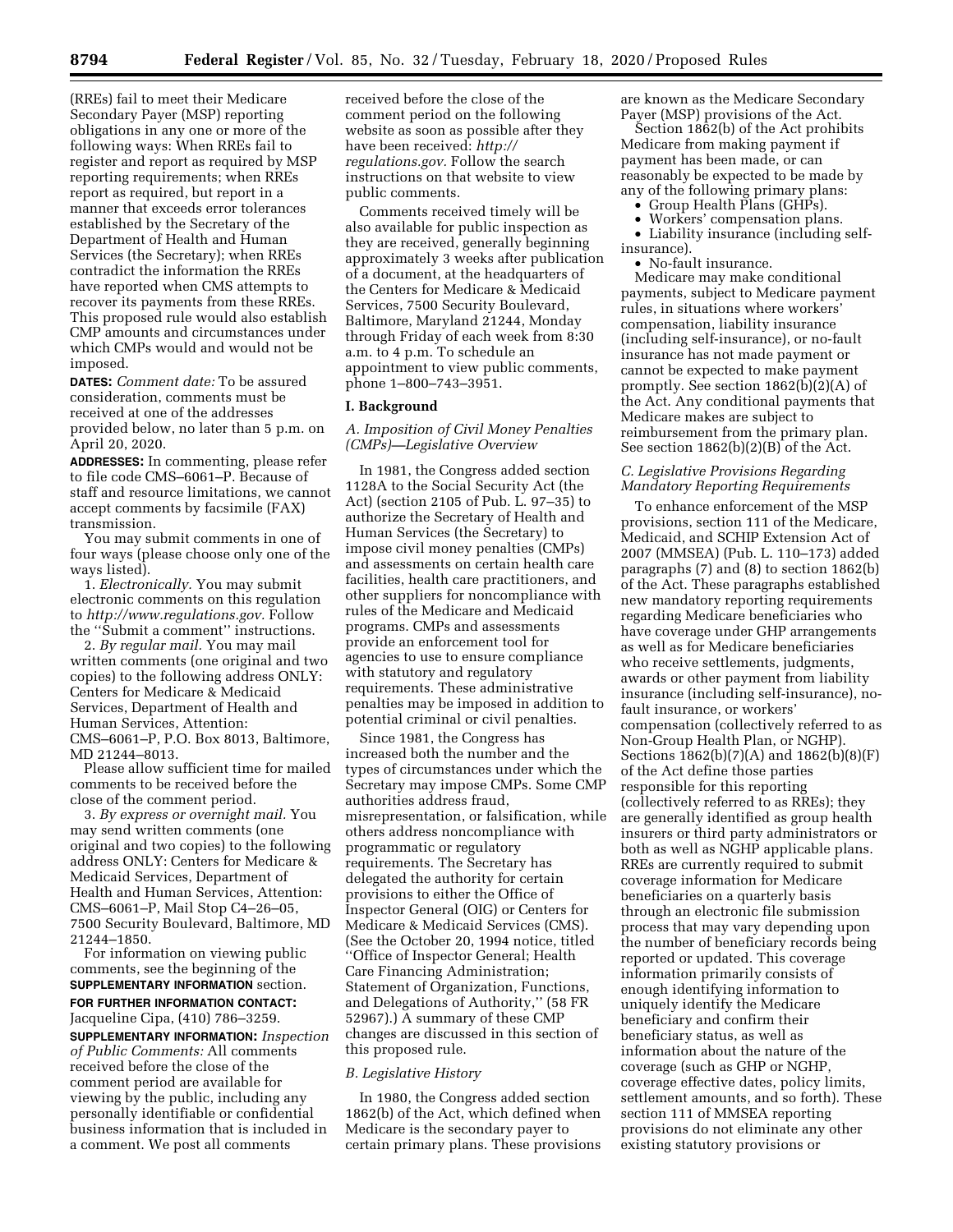regulations. Further, these reporting provisions include authority for Medicare to impose CMPs against entities that fail to comply with the section 111 of MMSEA reporting requirements under section 1862(b)(7) or (b)(8) of the Act, and required that GHPs and NGHPs that fail to comply with these reporting requirements shall be subject to a CMP of up to \$1,000 for each calendar day of noncompliance.

In 2013, Congress enacted the Medicare IVIG Access and Strengthening Medicare and Repaying Taxpayers Act of 2012 (the SMART Act, at SSA section 1862(b), and codified at 42 U.S.C. 1395(y)(b)(2). The SMART Act amended section 1862(b)(8)(E) of the Act, which includes the section 111 of MMSEA reporting requirements and describes the enforcement provisions for NGHPs that fail to comply with the reporting requirements. The SMART Act revised section 1862(b)(8)(E) of the Act to state that NGHP applicable plans that fail to comply with the reporting requirements *may* be subject to a civil money penalty of *up to* \$1,000 for each calendar day of reporting noncompliance required of NGHP applicable plans under section 1862(b)(8)(E) of the Act. The SMART Act also added section 1862(b)(8)(I) of the Act, which specifically required rulemaking actions regarding the enforcement of CMP provisions under section  $1862(b)(8)(E)$  of the Act.

We note that the SMART Act did not amend any CMP provisions for GHP arrangements that have reporting obligations under section 1862(b)(7) of the Act. Such GHP arrangements remain subject to *mandatory* CMPs of \$1,000 per calendar day of noncompliance and per individual for whom submission of information was required. In addition, the SMART Act directed rulemaking for NGHP applicable plans regarding the imposition and non-imposition of CMPs.

We further note that the statutory language speaks to "individuals," though there are situations described that are specifically applicable to Medicare beneficiaries; we have attempted to be consistent with the usage of this statutory terminology but use the term ''beneficiary'' where it is more appropriate.

## *D. Summary of Public Comments Received on the December 11, 2013 Advanced Notice of Proposed Rulemaking (ANPRM)*

In accordance with the rulemaking directed by the SMART Act, on December 11, 2013 (78 FR 75304), we published an advance notice of proposed rulemaking (ANPRM) titled

''Medicare Secondary Payer and Certain Civil Money Penalties.'' The December 2013 ANPRM solicited public comment on specific practices for which CMPs may or may not be imposed for failure to comply with MSP reporting requirements for certain GHP and NGHP arrangements.

We received 34 timely pieces of correspondence in response to the December 2013 ANPRM. In this section of the proposed rule, we provide an analysis of the public comments received by subject area, with a focus on the most common issues raised, and briefly discuss how we propose to address the issues raised by commenters in response to the 2013 ANPRM in this proposed rule.

### 1. CMPs and ''Good Faith Efforts'' To Obtain Information To Report

Commenters suggested that CMS refrain from imposing CMPs where NGHPs with reporting obligations under section 1862(b)(8) of the Act make ''good faith efforts'' to obtain required information from individuals who are unwilling or unable to provide it. Some ''good faith efforts'' suggested included the following: (1) CMS could accept documentation signed by the individual stating that he, or she is either not a Medicare beneficiary, or will not provide the NGHP entity with his or her Social Security Number (SSN) (full SSN or last 5 digits); and (2) CMS could accept a judicial order establishing that the individual is not required to provide his or her Medicare Beneficiary Identifier (MBI) or SSN to the NGHP entity. We note that concerns about ''good faith efforts'' were received from the NGHP industry and not the GHP industry, which we believe is reflective of fundamental differences between the two industries and the relationships between those plans and the individuals in question. Our understanding is that NGHP applicable plans may be in an adversarial relationship at times with the reportable individual, whereas the reportable individual is typically the client of a GHP.

In response to the comments, we are proposing that we would not assess CMPs against NGHP entities where those entities make efforts as defined in this proposed rule to obtain necessary reporting information. NGHP entities would document their records with their efforts to obtain this reporting information, as we would retain the right to audit such documentation.

#### 2. Determining Noncompliance

Most commenters suggested that ''noncompliance'' with CMS's reporting requirements include failure to—(1)

report when an entity is required to report; (2) report all Medicare beneficiaries who are/were plan participants (GHP) or claimants (NGHP); and (3) report when medical care was either claimed or released (as a part of a settlement, judgment, award, or other payment). We generally agree with the suggested concepts and have incorporated them into section II. of this proposed rule involving these reporting requirements.

## 3. Amounts of CMPs

A number of commenters recommended developing a ''sliding scale'' or ''tiered'' CMP approach, based upon the requirement of the responsible reporting entity (RRE) to obtain the necessary reporting information from these entities. We considered the possibility of incorporating penalty tiers for NGHP entities that have reporting obligations under section 1862(b)(8) of the Act. However, we are not proposing to rely on the intent of the NGHP entity reporting. Instead, we are proposing that we would assign CMP amounts based on the number of times, meaning individuals, a particular entity fails to report, or fails to report correctly. We solicit comment on this proposal, as explained in section II. of this proposed rule.

## 4. Proposed ''Safe Harbors''

Many commenters suggested that CMS should establish a series of ''safe harbors'' that would preclude the assessment of a CMP. We note that multiple commenters were concerned about non-compliance due to technical issues and wished to define these myriad situations as ''safe harbors.'' In section II. of this proposed rule, we are proposing to employ tolerances related to submissions that contain certain types of errors or mistakes to address these comments, and to only consider performance against those tolerances over time so that a few poor submissions do not necessarily result in the imposition of a CMP. Multiple commenters were also concerned about their ability to obtain all of the required information for reporting and requested safe harbors for non-compliance due to non-cooperation on the part of the reportable individual. This situation has been addressed under ''good faith efforts'' in this section.

#### 5. Develop an Appeals Process

A number of commenters suggested that CMS should develop a formal appeals process to provide entities with reporting obligations a formal structure in which to appeal any notice of a pending or imposed CMP. We would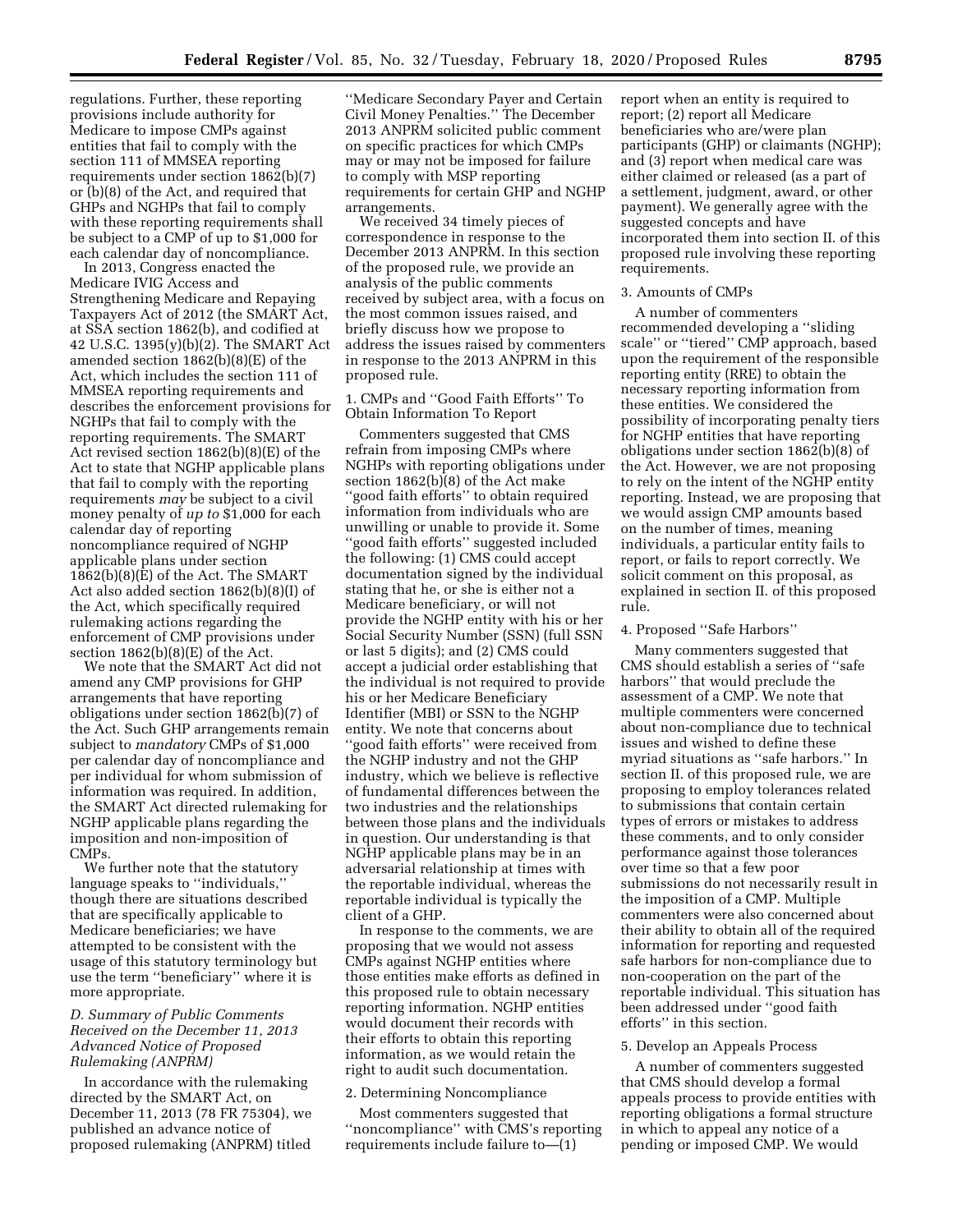expect that this proposed rule, once finalized, would comport with the appeals process as prescribed by 42 CFR 402.19 and set forth under 42 CFR part 1005. In broad terms, parties subject to CMP would receive formal written notice at the time penalty is proposed. The recipient would have the right to request a hearing with an Administrative Law Judge (ALJ) within 60 calendar days of receipt. Any party may appeal the initial decision of the ALJ to the Departmental Appeals Board (DAB) within 30 calendar days. The DAB's decision becomes binding 60 calendar days following service of the DAB's decision, absent petition for judicial review

# 6. Rule is Prospective

Many commenters suggested that the rule should be enforced prospectively only. We agree and would evaluate compliance based only upon files submitted by the RRE on or after the effective date of any final rule.

## 7. Statute of Limitations

Many commenters requested a statute of limitations on the imposition of CMPs. We agree and will apply the 5 year statute of limitations as required by 28 U.S.C. 2462. Under 28 U.S.C. 2462, we may only impose a CMP within 5 years from the date when the noncompliance was identified by CMS. An explanation and example of how this proposed statute of limitations would work for each of the three proposed types of CMPs is provided in this section of this rule.

For failure to report, the noncompliance occurs on every day of non-reporting after the required timeframe for reporting has elapsed:

If an RRE fails to report any beneficiary record as required beginning in 2023, and CMS identifies this noncompliance in 2024 but fails to take action until 2030, then no CMP would be imposed.

For responses to recovery efforts contradicting reporting, the noncompliance occurs when the response is received by CMS:

If in 2023 an RRE reported ongoing primary payment responsibility for a given beneficiary and then responded to recovery efforts 1 year later, in 2024, with an assertion that coverage for that beneficiary was actually terminated prior to the issuance of the recovery demand letter. If CMS fails to impose a CMP for this noncompliance within 5 years (no later than 2029), then no CMP would be imposed for this incident of noncompliance.

For situations where the reporter exceeds the error tolerance threshold, the noncompliance occurs at the end of the fourth consecutive reporting period over the 20 percent threshold (out of eight consecutive reporting periods):

If an RRE exceeds the error tolerance threshold in all four reporting periods of 2023 and then never exceeds the threshold again, it would normally be subject to a CMP. But if CMS fails to impose a CMP for this noncompliance within 5 years (no later than 2028), then no CMP would be imposed for this noncompliance.

We do appreciate the concerns raised by commenters and wish to reiterate that CMPs would only be imposed on a prospective basis.

# 8. Informal and Formal Notice

Many commenters requested that CMS explain how it will provide notice to entities regarding pending or imposed CMPs and how much information will be included.

We would expect to communicate with the entity informally before issuing formal notice regarding a CMP. Informal communications would depend upon the nature of the non-compliance. Regarding the potential imposition of CMPs on other grounds, CMS anticipates utilizing an informal (that is, prior to formal enforcement actions) written ''pre-notice'' process that would allow the RRE the opportunity to present mitigating evidence before the imposition of a CMP. Once we determine that a CMP will be imposed, we would provide formal notice to the entity in writing in accordance with 42 CFR 402.7, which would contain information on the reason for the assessment of a CMP, the amount of the CMP, and next steps for the entity, including appeal rights.

For example, we expect to continue to utilize the current messaging procedures around file errors described in the MMSEA Section 111 User Guides, which entail indicators on response files, emails, and phone calls depending upon the nature and severity of the error. RREs thus would remain informed about the performance of their quarterly file submissions. Upon the third submission out of seven consecutive reporting periods that exceeds error tolerances, the RRE would receive an ''informal notice'' that consists of a written warning letter (which requires no response, but is intended to warn the RRE that a subsequent submission that exceeds tolerances would result in potential CMP imposition). Upon the fourth submission out of eight consecutive reporting periods that exceeds error tolerances (and any additional triggering submissions), the RRE would receive another ''informal''

written notice of non-compliance indicating the nature of the noncompliance and the determination of the potential amount of the CMP, with 30 calendar days to respond with any mitigating information prior to the issuance of a notice of proposed determination in accordance with 42 CFR 402.7.

In the event that a CMP may be imposed for lack of timely reporting, CMS would issue an informal written notice of non-compliance, identifying the nature of the non-compliance and the determination of the potential amount of the CMP. The RRE would again have 30 calendar days to respond with mitigating information before the issuance of a written notice in accordance with 42 CFR 402.7.

Recovery demand letters would be revised to include information regarding the potential for CMPs should an RRE contradict its own reporting in the recovery process. If an RRE submits a dispute or redetermination request in response to the recovery process that appears to directly contradict its own reporting, an informal written notice of non-compliance identifying the nature of the non-compliance and the determination of the potential amount of the CMP would be issued to the RRE. The RRE would again have 30 calendar days to respond with mitigating information before the issuance of a written notice in accordance with 42 CFR 402.7.

9. Suspension of CMP Imposition Where Programmatic Changes Are Required

Commenters suggested that CMS consider suspending the imposition of CMPs, where changes to mandatory reporting procedure require RREs to make significant revisions to the systems used to prepare the data for reporting.

We would expect to continue to provide at least 6 months' (180 calendar days) notice regarding any changes in policy or procedure associated with section 111 of MMSEA required reporting to allow reporting entities adequate time to react. We would not assess any CMPs associated with a specific policy or procedural change for a minimum of two reporting periods following the implementation of that policy or procedural change.

## 10. Duplicative Reporting and CMPs

Commenters suggested that CMS should not impose CMPs in situations where required information has already been reported to another agency or entity, such as the Department of Labor, or in situations where multiple entities have obligations to report the same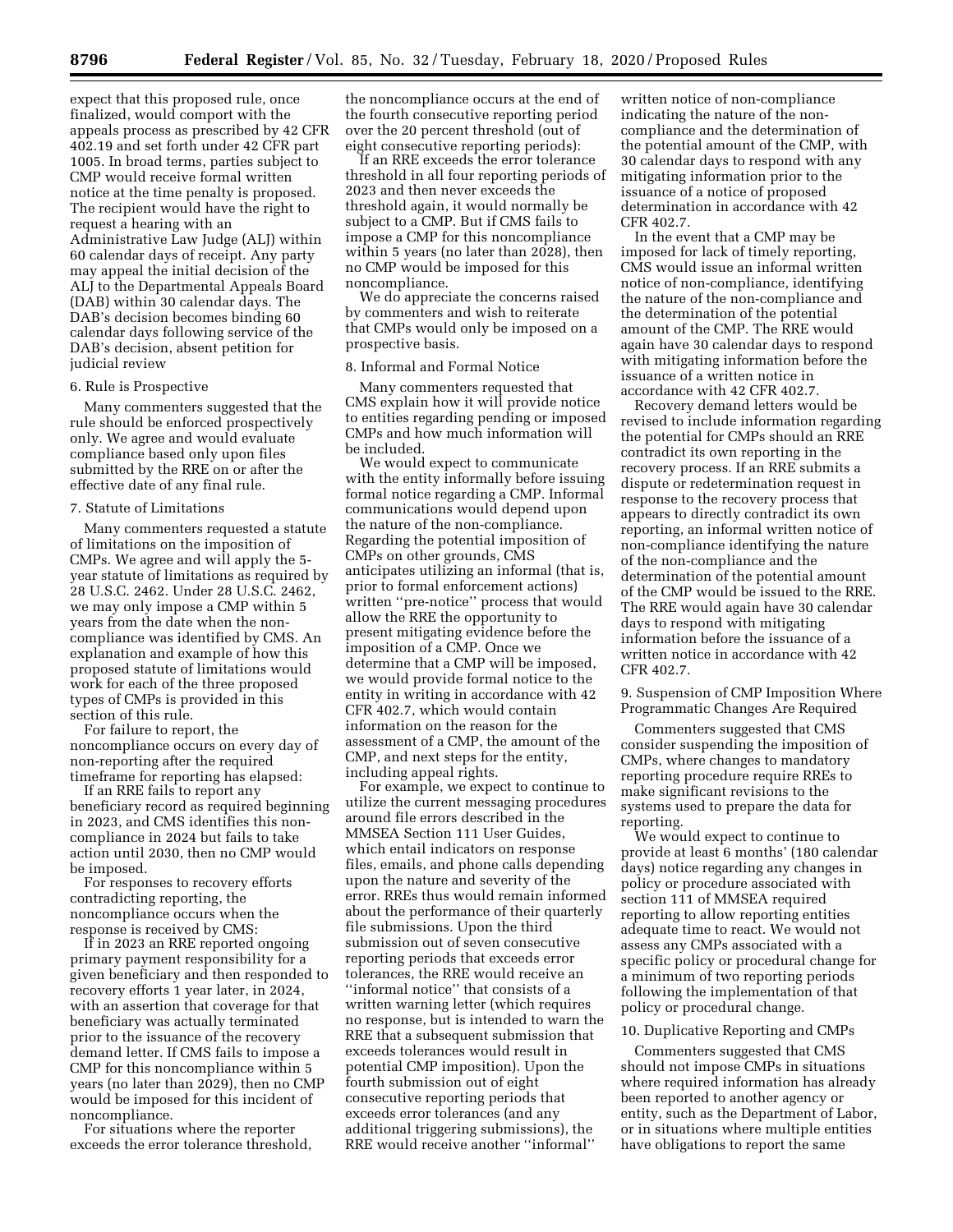information to CMS and one entity has already reported.

The reporting requirements established under sections 1862(b)(7) and (b)(8) of the Act imposed certain unique requirements on specific entities to report data to CMS for the purposes of identifying those situations where another party has primary payment responsibility. These reporting requirements were imposed under the Act, regardless of whether another agency or entity requires the same or similar data (and such data must also be reported to CMS in the manner and form specified by the Secretary). The current OMB control number assigned to this information collection effort, as required under the Paperwork Reduction Act, is 0938–1074.

11. Correct Coordination of Benefits and Recovery

Commenters suggested that CMS not impose CMPs when CMS has been able to coordinate benefits correctly or CMS has otherwise been able to recover.

The obligations to report under section  $1862(b)(7)$  and  $(b)(8)$  of the Act are separate and distinct from any other obligation with respect to MSP. The fact that we may be able to correctly coordinate benefits and pursue recovery does not negate the obligations established under section 1862(b)(7) and (b)(8) of the Act.

#### **II. Provisions of Proposed Regulations**

We have reviewed the public comments in response to our December 11, 2013 ANPRM (78 FR 75304), and other policy considerations as discussed in section I.D. of this proposed rule. Accordingly, we are proposing specific criteria for when CMPs would be imposed and proposing specific criteria for when CMPs would not be imposed, in circumstances when a GHP or an NGHP entity fails to comply (either on its own or through a reporting agent) with MSP reporting requirements specified under section 1862(b)(7) and (b)(8) of the Act. We note that the proposed CMPs would be levied in addition to any MSP reimbursement obligations.

Further, we proposed to amend the amount of these CMPs, as set forth under 45 CFR 102.3 (Penalty adjustment and table).

#### *A. CMP Bases and Scope*

Section 402.1 describes the basis for imposition CMPs against parties who violate the provisions of the Act. We propose to add regulatory language under § 402.1(c), which would identify situations in which GHP entities and NGHP entities with RREs would be

subject to CMPs under sections 1862(b)(7) and (b)(8) of the Act. To accomplish this regulatory addition, we are proposing the following regulatory revisions in § 402.1:

• Removing paragraph (c)(20).

• Redesignating paragraph (c)(21) as paragraph (c)(20).

• Redesignating paragraphs (c)(22) through (34) as paragraphs (c)(23) through (35).

• Adding new paragraphs (c)(21) and (22).

Section 402.105(b) establishes the amount of penalties assessed against parties who violate the provisions of the Act. The proposed regulation at § 402.105(b)(2) would establish the amount of penalties imposed against GHPs, and the proposed regulation at § 402.105(b)(3) would establish the amount of penalties imposed against NGHPs. The regulatory provisions proposed would amend § 402.105(b) by revising paragraph (b)(2) and adding a new paragraph (b)(3). The proposed regulatory changes would establish the amount of CMPs imposed in these situations.

In addition, we have revised the regulations at 45 CFR 102.3 to establish the updated amounts for all CMPs at issue in these and the impacted proposed regulations. The table in this section sets forth the changes described for these amounts.

#### *B. CMP Imposition and Amounts*

The proposed regulations at § 402.1(c) would identify circumstances where GHP entities and NGHP entities with RREs would be subject to CMPs for violation of sections 1862(b)(7) and (b)(8) of the Act. We may become aware of these violations through various means. Currently self-referral is the most common means by which RREs that have failed to properly register and report are identified, which we expect to continue. Following publication of the final rule, we will enhance monitoring of recovery process disputes and appeals that contradict reported data, as well as monitoring of the reported data and performance over time to identify reporting that exceeds error tolerances. The proposed regulations at § 402.105(b) would clarify how we would calculate CMP amounts for GHP and NGHP entities that have reporting obligations under sections 1862(b)(7) and (b)(8) of the Act. Furthermore, the proposed § 402.1(c) would identify situations where GHP and NGHP RREs would not be subject to CMPs for violation of section 1862(b)(7) and (b)(8) of the Act.

Under section 1862(b)(7) of the Act, a GHP RRE shall be subject to a CMP of

\$1,000 as adjusted annually under 45 CFR part 102 (currently \$1,569 as of January 17, 2020; please see 85 FR 2869) for each calendar day of noncompliance for each individual for which the required information should have been submitted. Under section 1862(b)(8) of the Act, an NGHP RRE may be subject to a CMP of up to \$1,000 (as adjusted annually under 45 CFR part 102) for each calendar day of noncompliance for each individual for which the required information should have been submitted. These CMPs would be in addition to any other penalties prescribed by law, and in addition to any MSP claim under section 1862(b) of the Act with respect to an individual.

#### 1. Imposition of a CMP

We would impose a CMP in the following situations:

• If an RRE fails to report any GHP beneficiary record within the required timeframe (no more than 1 calendar year after GHP coverage effective date or the Medicare beneficiary's entitlement date, whichever is later). The penalty would be calculated on a daily basis, based on the actual number of individual beneficiaries' records that the entity submitted untimely (that is, beyond the required timeframe after the GHP MSP effective date). The penalty would be \$1,000 (as adjusted annually under 45 CFR part 102) for each calendar day of noncompliance for each individual for which the required information should have been submitted, as counted from the day after the last day of the RRE's assigned reporting window where the information should have been submitted through the day that CMS received the information, up to a maximum penalty of \$365,000 (as adjusted annually under 45 CFR part 102, currently \$572,685) per individual per year.

• If an RRE fails to report any NGHP beneficiary record within the required timeframe (no more than 1 year of the date of the settlement, judgment, award, or other payment (also referred to as the Total Payment Obligation to Claimant (TPOC)). The penalty would be calculated on a daily basis, based on the actual number of individual beneficiaries' records that the entity submitted untimely (that is, in excess of the required timeframe after the TPOC date). The penalty would be up to \$1,000 (as adjusted annually under 45 CFR part 102) for each calendar day of noncompliance for each individual for which the required information should have been submitted, as counted from the day after the last day of the RRE's assigned reporting window where the information should have been submitted through the day that CMS received the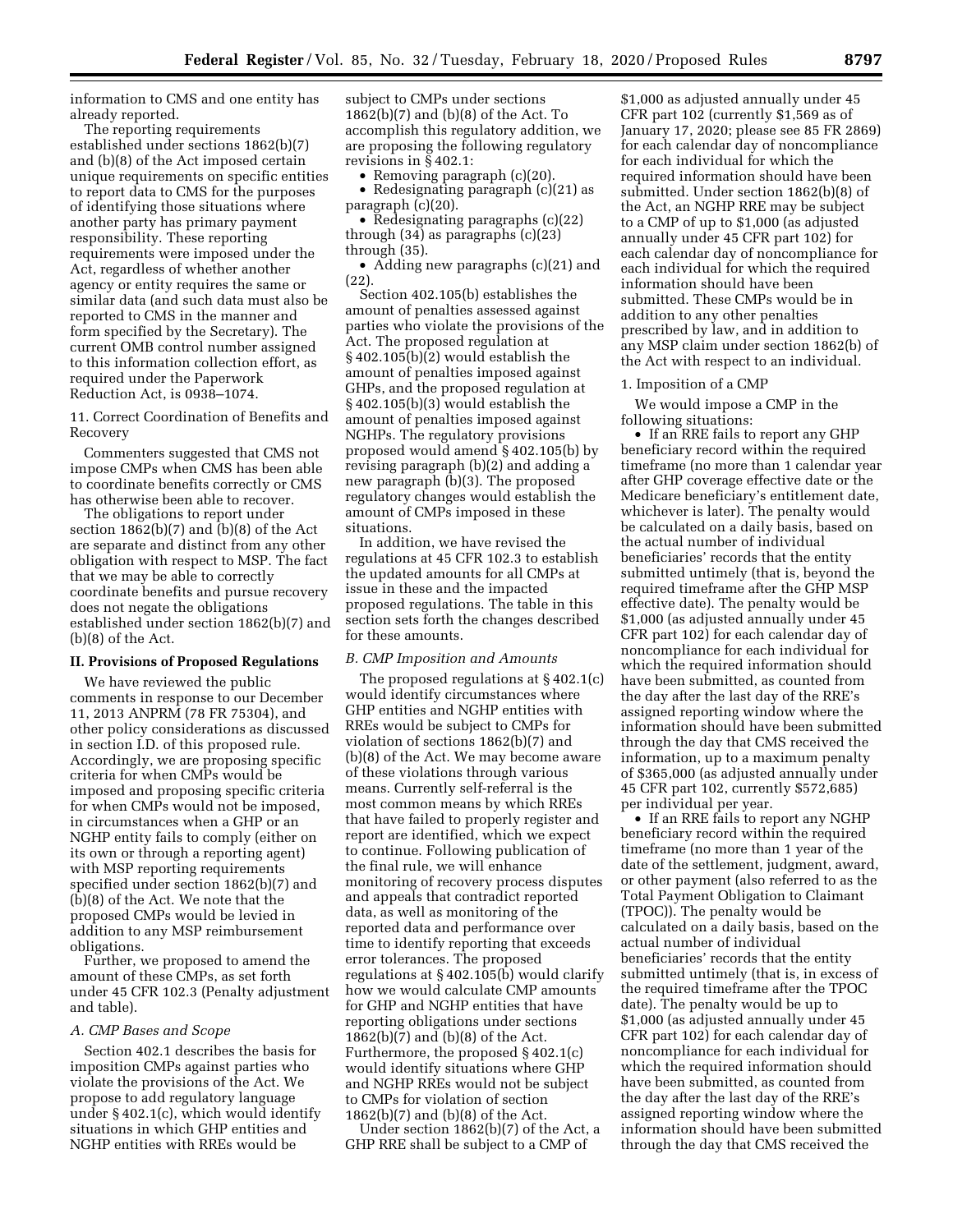information, up to a maximum penalty of \$365,000 (as adjusted annually under 45 CFR part 102) per individual per year.

• If a GHP's or NGHP's response to CMS recovery efforts contradicts the entity's section 111 of MMSEA reporting. For example, if an RRE reported and repeatedly affirmed ongoing primary payment responsibility for a given beneficiary, then responded to recovery efforts with the assertion that coverage for that beneficiary actually terminated 2 years prior to the issuance of the recovery demand letter. The penalty would be calculated based on the number of calendar days that the entity failed to appropriately report updates to beneficiary records, as required for accurate and timely reporting under section 111 of MMSEA. For a GHP, the penalty would be \$1,000 (as adjusted annually under 45 CFR part 102) for each calendar day of noncompliance for each individual for which the required information should have been submitted. For an NGHP, the penalty would be up to \$1,000 (as adjusted annually under 45 CFR part 102) per calendar day of noncompliance for each individual, for a maximum annual penalty of \$365,000 (as adjusted annually under 45 CFR part 102) for each individual for which the required information should have been submitted.

• If a GHP or NGHP entity has reported, and exceeds any error tolerance(s) threshold established by the Secretary in any 4 out of 8 consecutive reporting periods. We propose that the initial and maximum error tolerance threshold would be 20 percent (representing errors that prevent 20 percent or more of the beneficiary records from being processed), with any reduction in that tolerance to be published for notice and comment in advance of implementation. We intend for this tolerance to be applied as an absolute percentage of the records submitted in a given reporting cycle; we welcome feedback on this proposed methodology and threshold. The errors that would be used to determine whether the error tolerance is met must also be defined in advance of implementation of the final rule; we are only considering those significant errors which prevent a file or individual beneficiary record from processing. These errors are defined in the Section 111 User Guides, but we welcome the public's feedback. We would maintain

the current notification process in place where RREs receive notice via response file and direct outreach (email and, in more serious cases, telephone call) when there are errors with their file submissions.

Although the Act indicates that CMPs are calculated based on the number of days of RRE noncompliance, RREs do not report on a daily basis and so nonconformance in this situation cannot be defined on a daily basis. Therefore under this proposed rule, an RRE is considered to be out of compliance for the entire reporting period when the RRE exceeds the error tolerance threshold. A reporting period is defined as one quarter (defined as 90 calendar days for the purposes of standardizing quarters). For a GHP entity, the penalty would be imposed if the GHP entity was determined to have exceeded the error tolerances(s) in the entity's fourth above-tolerance submission out of any eight consecutive reporting periods. The penalty would be \$1,000 (as adjusted annually under 45 CFR part 102) for each calendar day of noncompliance for each individual for which the required information should have been submitted. An RRE is considered to be out of compliance for the entire reporting period when the error tolerance is exceeded; as previously noted, a reporting period is currently defined as one quarter (standardized to 90 calendar days). Therefore, the penalty for a non-compliant GHP would be \$90,000 (as adjusted, currently \$141,210) for each individual for which the required information should have been submitted, per reporting period where a CMP may be imposed.

For an NGHP entity, a CMP would be imposed on a tiered approach if the NGHP entity exceeded the error tolerance(s) in the entity's fourth abovetolerance submission. As with GHP entities, an NGHP entity is considered to be out of compliance for the entire reporting period when the error tolerance is exceeded; a reporting period is defined as one quarter, standardized to 90 calendar days. For the first level of this penalty (reflecting the fourth submission exceeding error tolerances in any of the previous eight consecutive reporting periods), we would impose a penalty of one quarter, or 25 percent, of the maximum penalty per individual record per calendar day of noncompliance (this maximum penalty is currently defined as \$1,000, as adjusted annually under 45 CFR part 102) after

the required date of submission (last calendar day of the NGHP's reporting period), based upon the number of beneficiaries whose records exceeded any error tolerance(s) established by the Secretary. In effect, \$250 (as adjusted, currently \$392) per calendar day, over the 90 calendar days of non-compliance for the full reporting period, per individual record. If the NGHP entity fails to comply again in the next consecutive reporting period, the amount of the penalty would increase to one half, or 50 percent, of the maximum penalty (currently defined as \$1000, as adjusted annually under 45 CFR part 102) per beneficiary per calendar day of non-compliance. In effect, \$500 (as adjusted, currently \$785) per calendar day, over the 90 calendar days of noncompliance for the full reporting period, per individual record. If the NGHP entity fails to comply again in the next consecutive reporting period, the amount would increase again to threequarters, or 75 percent, of the maximum penalty (currently defined as \$1,000, as adjusted annually under 45 CFR part 102), and so on, up to the maximum penalty of \$1,000 (as adjusted annually under 45 CFR part 102) per beneficiary per calendar day of non-compliance (in effect, \$90,000 as adjusted, over the 90 calendar days of non-compliance for the full reporting period, per individual record). However, the potential penalty amount for the next penalty-eligible file would be reduced by one quarter (25 percent) of the maximum penalty of \$1,000 (as adjusted annually under 45 CFR part 102) per individual record per calendar day of non-compliance for each immediately consecutive subsequent quarter of compliance where an NGHP entity reports after the assessment of a penalty and the entity remains below any error tolerances. Such reductions may accumulate for each subsequent reporting period where the entity remains below the error tolerance until the entity is once again at the minimum penalty of one quarter, or 25 percent, of the maximum penalty per individual record per calendar day of non-compliance.

The following chart depicts how the concept of ''any 4 out of the most recent 8 consecutive reporting periods'' would work. CMP amounts are used for illustration purposes only; all amounts should be assumed to be adjusted annually.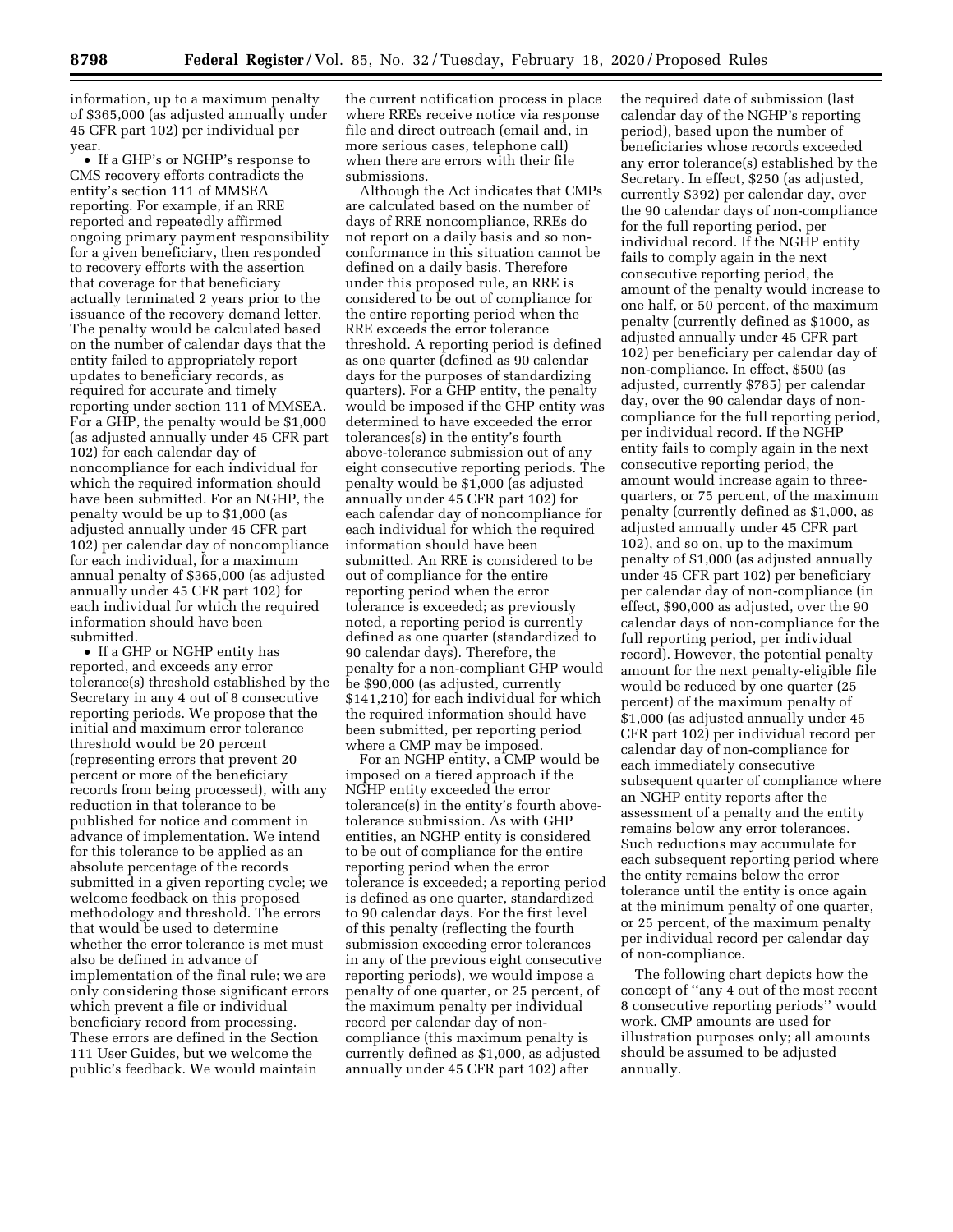| Example | Year 1 |                |        | Year 2 |                |                | Year <sub>3</sub> |    |        |                | CMP Imposed |                |                                |  |
|---------|--------|----------------|--------|--------|----------------|----------------|-------------------|----|--------|----------------|-------------|----------------|--------------------------------|--|
|         | Q1     | Q <sub>2</sub> | Q3     | Q4     | Q <sub>1</sub> | Q <sub>2</sub> | Q3                | Q4 | Q1     | O <sub>2</sub> | Q3          | Q <sub>4</sub> |                                |  |
|         |        | Е              | G      |        | G              | ⌒              | G                 | -  | G      | G              |             | G              | Q4 of Year 2.                  |  |
| C       |        | ⊢              | ⌒<br>G | G      | G              | G<br>⌒<br>G    |                   | G  | G      | G              |             | E              | No.                            |  |
| c<br>4  |        |                |        |        | ┕              | G<br>⌒<br>G    | G                 | G  | G<br>G | G<br>G         | G           | Е<br>Е         | No.<br>Q3 and Q4 of Year 3.    |  |
| 5       |        | -              | G      |        | G              | -              | ⌒<br>G            |    | G      | -              | ίŤ          | G              | Q4 of Year 2 and Q2 of Year 3. |  |

**Key:** \* = No File; E = Error Tolerance Exceeded; G = Good File.

The following explanations correlate to the examples depicted in this chart.

*Example 1. CMP Imposed:* Error tolerances exceeded in 4 out of 8 quarters as of year 2, quarter 4. As of year 3, quarter 3, there are only three out of eight quarters where submissions exceeded error tolerances, so no additional CMP would be imposed.

*Example 2. No CMP Imposed:* In no 8 sequential quarters were error tolerances exceeded 4 or more times.

*Example 3. No CMP Imposed:* In no 8 sequential quarters were error tolerances exceeded 4 or more times.

*Example 4. CMP Imposed:* Error tolerances were exceeded in 4 out of 8 quarters as of year 3, quarter 3. The subsequent submission (year 3, quarter 4) also exceeded error tolerances. According to the assessments proposed for GHP reporting entities, a GHP RRE would be assessed a CMP of \$1,000 per calendar day for each individual for whom information should have been submitted. According to the tiered approach proposed for NGHP reporting entities discussed later, an NGHP RRE would be assessed a CMP of \$250 per calendar day per for quarter 3 and \$500 per beneficiary above the tolerance per calendar day for quarter 4.

*Example 5. CMP Imposed:* Error tolerances were exceeded in 4 out of 7 quarters by year 2, quarter 4. According to the assessments proposed for GHP reporting entities, a GHP RRE would be assessed a CMP of \$1,000 per calendar day for each individual for whom information should have been submitted. According to the tiered approach proposed for NGHP reporting entities discussed later, an NGHP RRE would be assessed a CMP of \$250 per calendar day per individual for whom information should have been submitted. Error tolerances were again exceeded in year 3, quarter 2. Because error tolerances were not exceeded in year 3, quarter 1, an NGHP RRE would only be assessed a CMP of \$250 per calendar day per individual for whom information should have been submitted for year 3, quarter 2 instead of \$500.

The following examples demonstrate how the concept of exceeding error tolerances in ''any 4 out of 8

consecutive reporting periods'' would work:

*Example 1:* The RRE, ABC Insurer, submitted a file for each quarter in Year 1 of its required submissions. For Year 1, quarters 1 and 2, ABC Insurer submitted files where the file submissions entirely failed processing (100 percent error rate), and thus the quarterly submissions exceeded the error rate tolerance. In quarter 3 of Year 1, ABC Insurer submitted a file with no serious errors that prevented the files from being processed. However, severe file errors again occurred in quarter 4 and 25 percent of its records failed. These errors were corrected by the RRE for the first quarter of Year 2. ABC Insurer continued to submit error-free files for quarter 2 and quarter 3 of Year 2. However, in quarter 4 of Year 2, 50 percent of the submitted records failed. CMS would impose a CMP because the error tolerances exceeded four out of the eight quarterly reporting periods as of quarter 4 of Year 2.

*Example 2:* In the first two quarters of Year 1, Acme Insurance submitted files with errors that prevented 30 percent of the records from processing (exceeding error tolerances for quarter 1 and quarter 2). The file submissions for the last two quarters of Year 1 and quarters 1 through 3 of Year 2 did not have any significant errors and did not exceed tolerances. However, quarter 4 of Year 2 saw a recurrence of serious errors and Acme Insurance again exceeded the error tolerance with 25 percent of its records failing to process. Quarters 1 and 2 of Year 3 did not exceed tolerances, but the third and fourth quarters of Year 3 again saw Acme Insurance exceed the error tolerance with 30 percent and 20 percent of its records failing to process, respectively. CMS would not impose a CMP as in no continuous eight reporting periods did Acme Insurance exceed error tolerance four or more times.

We are proposing a maximum 20 percent per file submission error tolerance. Any future modification to this error tolerance threshold will be subject to notice and comment. We would not consider submission errors that fall below this tolerance in

determining the imposition of a potential CMP; we would continue to provide the response file that allows submitters to be aware of their performance. We have evaluated the historical error rates from RRE submissions and have determined that the vast majority of submitters are able to meet or exceed this initial minimum acceptable performance level. The 20 percent per file tolerance for errors would only include those errors and condition flags that are within the entities' direct control and cause CMS to be unable to process the individual beneficiary records or entire file submissions. The errors that would be used to determine whether the error tolerance is met shall also be defined a minimum of 6 months in advance of imposition of any CMP (after publication of the final rule) in the reporting User Guides and will be subject to notice and comment. We would only consider those significant errors which prevent a file or individual beneficiary record from processing, such as failure to provide an individual's last name or valid date of birth, or failure to provide a matching Tax Identification Number. Less serious errors, such as internal CMS processing errors, will continue to be noted on the response files, but will not be considered in determining compliance. We currently interact with RREs to inform them of errors with file submissions, between response files to email notifications to, in more severe situations, direct telephone outreach. Following publication of the final rule, we would implement a monitoring system but would continue to review submissions each reporting period to determine whether the entity has continued to exceed error tolerance(s) and preserve the notification apparatus currently in place. GHP and NGHP entities will continue to have penalties assessed for each reporting period, until the entity submits a file that does not exceed any error tolerance(s).

#### 2. No CMP Imposed

We would not impose a CMP in the following situations, where all of the applicable conditions are met: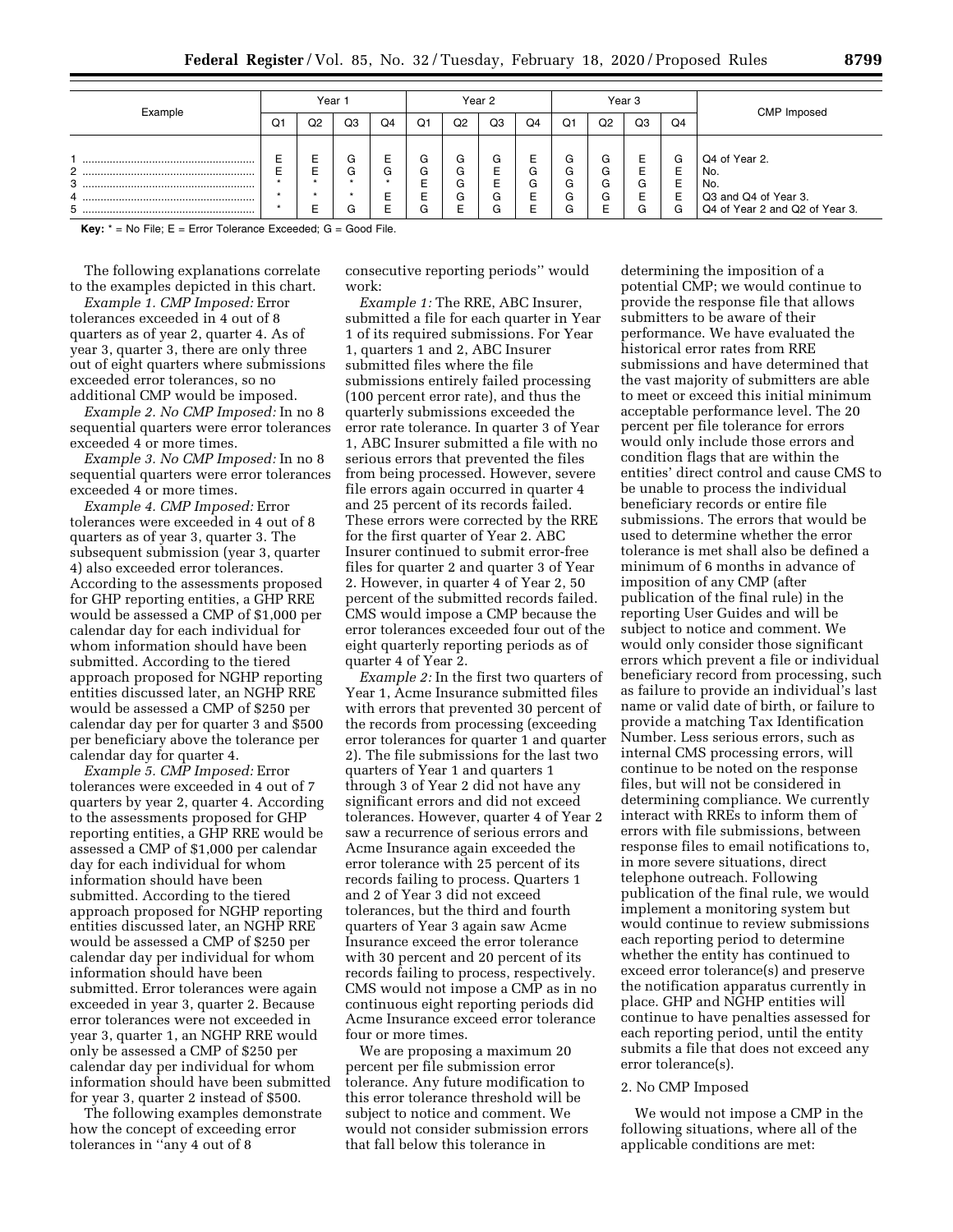• If a RRE reports any GHP beneficiary record that is reported on a quarterly submission timeframe within the required timeframe (not to exceed 1 year after the GHP effective date), or any NGHP beneficiary record that is submitted within the required timeframe (not to exceed 1 year after the TPOC date).

• If an RRE complies with any TPOC reporting thresholds or any other reporting exclusions published in CMS's MMSEA Section 111 User Guides or otherwise granted by CMS. Note that these thresholds are not defined in the regulatory text as TPOC reporting thresholds are currently subject to change on an annual basis per 42 U.S.C.  $1395(y)(b)(9)(i)$ . CMS also elects to impose operational thresholds for reporting, such as the current \$5,000 threshold for Health Reimbursement Arrangements.

• If a GHP entity or NGHP entity does not exceed any error tolerance(s) in any four out of eight consecutive reporting periods.

• If an NGHP entity fails to report required information because the NGHP entity was unable to obtain information necessary for reporting from the reportable individual, including an individual's last name, first name, date of birth, gender, MBI, or SSN (or the last 5 digits of the SSN), and the responsible applicable plan has made and maintained records of its good faith effort to obtain this information by taking *all* of the following steps:

++ The NGHP has communicated the need for this information to the individual and his or her attorney or other representative and requested the information from the individual and his or her attorney or other representative at least twice by mail and at least once by phone or other means of contact such as electronic mail in the absence of a response to the mailings.

++ The NGHP certifies that it has not received a response in writing, or has received a response in writing that the individual will not provide his or her MBI or SSN (or last 5 digits of his or her SSN).

++ The NGHP has documented its records to reflect its efforts to obtain the MBI or SSN (or the last 5 digits of the SSN) and the reason for the failure to collect this information.

The NGHP entity should maintain records of these good faith efforts (such as dates and types of communications with the individual) in order to be produced as mitigating evidence should CMS contemplate the imposition of a CMP. Such records must be maintained for a period of 5 years. The current OMB control number assigned to this

information collection effort, as required under the Paperwork Reduction Act, is 0938–1074.

We solicit comments on our proposed approaches to imposing and not imposing CMPs, including our proposed methods of calculating CMP amounts, and our proposed error tolerance rates. Our proposed approach to imposing CMPs was developed to give entities meaningful opportunities to resolve most reporting issues, without the immediate risk that a CMP would be imposed.

## **III. Collection of Information Requirements**

This document does not impose any new information collection and recordkeeping requirements that have not already been reviewed by the Office of Management and Budget under the authority of the Paperwork Reduction Act of 1995.

#### **IV. Responses to Comments**

Because of the large number of public comments we normally receive on **Federal Register** documents, we are not able to acknowledge or respond to them individually. We will consider all comments we receive by the date and time specified in the ''DATES'' section of this preamble, and, when we proceed with a subsequent document, we will respond to the comments in the preamble to that document.

#### **V. Regulatory Impact Statement**

We have examined the impact of this rule as required by Executive Order 12866 on Regulatory Planning and Review (September 30, 1993), Executive Order 13563 on Improving Regulation and Regulatory Review (January 18, 2011), the Regulatory Flexibility Act (RFA) (September 19, 1980, Pub. L. 96– 354), section 1102(b) of the Social Security Act, section 202 of the Unfunded Mandates Reform Act of 1995 (March 22, 1995; Pub. L. 104–4), Executive Order 13132 on Federalism (August 4, 1999), the Congressional Review Act (CRA) (5 U.S.C. 804(2)), and Executive Order 13771 on Reducing Regulation and Controlling Regulatory Costs (January 30, 2017).

Executive Orders 12866 and 13563 direct agencies to assess all costs and benefits of available regulatory alternatives and, if regulation is necessary, to select regulatory approaches that maximize net benefits (including potential economic, environmental, public health and safety effects, distributive impacts, and equity). A detailed regulatory impact analysis (RIA) must be prepared for major rules with economically

significant effects (\$100 million or more in any 1 year). Estimating the economic effects of this rule presents a significant challenge under current circumstances. At this point in time, the reporting program has not yet reached a level of maturity where we have definitively identified any additional RREs that have failed to register and report as required. We have purposely selected an error tolerance threshold (20 percent) that is achievable for all current RREs based on recent performance, and thus would not impose any CMPs based on current performance. However, we do not yet have eight consecutive reporting periods of data, and, as such, we are not able to currently model the potential imposition of CMPs on this basis at this time. We also do not have the systems in place at this time to monitor when entities contradict their reported data in response to CMS MSP recovery efforts. At this point in time, we do not expect to collect CMPs totaling \$100 million or more in any given year, nor do we expect this rule to have any other economic effects that meet or exceed that threshold. Therefore, this rule is not considered a major rule under the CRA. We note that we are currently implementing monitoring systems that will allow us to better model future reporting violations and CMP imposition. Therefore, when we are ready to develop the final rule we expect to have available a significantly increased array of relevant data. As a result, we commit to providing a detailed analysis of the costs and benefits of this rule at that time. We also invite feedback from the public that would assist us in determining the quantifiable costs and benefits of this proposed rule.

The RFA requires agencies to analyze options for regulatory relief of small entities. For purposes of the RFA, small entities include small businesses, nonprofit organizations, and small governmental jurisdictions. Most hospitals and most other providers and suppliers are small entities, either by nonprofit status or by having revenues of \$7.0 million to \$35.5 million in any 1 year. Individuals and States are not included in the definition of a small entity. We consider a rule to have a significant impact on a substantial number of small entities if it has at least a 3-percent impact of revenue on at least 5 percent of small entities. Affected entities with reporting responsibilities have been required to comply with sections 1862(b)(7) and (b)(8) of the Act since these provisions were added to the Act in 2007. This proposed rule is intended to define how CMPs would be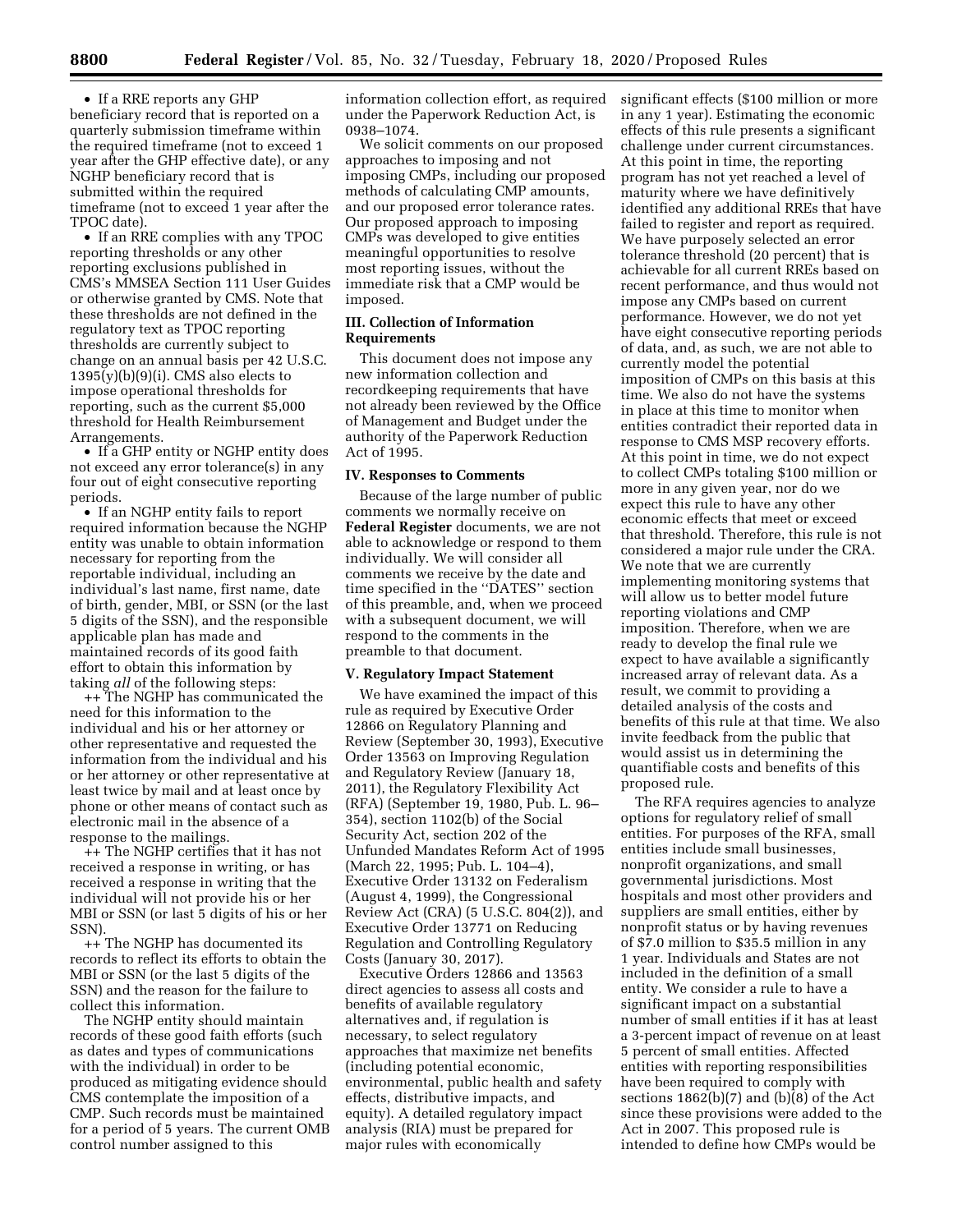imposed as a consequence of noncompliance with these statutory obligations, and thus does not present any additional burden beyond the review of the rule. As discussed later in this section, the total cost impact of reviewing this rule by all 20,855 currently registered RREs, regardless of size, is estimated to be \$6,842,437, or \$328 per entity. This falls below the standard definition of ''significance'' of 3 or more of small entity revenue. As a result, we have determined, and the Secretary certifies, that this proposed rule would not have a significant economic impact on a substantial number of small entities.

In addition, section 1102(b) of the Act requires us to prepare an RIA if a rule may have a significant impact on the operations of a substantial number of small rural hospitals. This analysis must conform to the provisions of section 603 for the RFA. For purposes of section 1102(b) of the Act, we define a small rural hospital as a hospital that is located outside of a Metropolitan Statistical Area for Medicare payment regulations and has fewer than 100 beds. We are not preparing an analysis for section 1102(b) of the Act because we have determined, and the Secretary certifies, that this proposed rule would not have a significant impact on the operations of a substantial number of small rural hospitals.

Section 202 of the Unfunded Mandates Reform Act of 1995 also requires that agencies assess anticipated costs and benefits before issuing any rule whose mandates require spending in any 1 year of \$100 million in 1995 dollars, updated annually for inflation. In 2019, that threshold is approximately \$154 million. This proposed rule has no consequential effect on state, local, or tribal governments or on the private sector.

Executive Order 13132 establishes certain requirements that an agency must meet when it promulgates a proposed rule (and subsequent final rule) that imposes substantial direct requirement costs on State and local governments, preempts State law, or otherwise has federalism implications. Since this regulation does not impose any costs on State or local governments, the requirements of Executive Order 13132 are not applicable.

Executive Order 13771, titled Reducing Regulation and Controlling Regulatory Costs, was issued on January 30, 2017 It has been determined that this proposed rule is not a ''significant regulatory action'' and thus does not trigger the previously discussed requirements of Executive Order 13771.

We used the current number of GHP RREs (1,039) and NGHP RREs (19,816) to determine the total number of impacted entities (20,855). We recognize that this is a slight overestimate, as a single corporate parent may have multiple associated RREs. We welcome any comments on the approach in estimating the number of entities which will review this proposed rule.

Using the May 2018 wage information from the U.S. Department of Labor Bureau of Labor Statistics for medical and health service managers (Code 11– 9111), we estimate that the cost of reviewing this rule is \$109.36 per hour, based on doubling the mean hourly wage of \$54.68 to include overhead and fringe benefits (see *[https://www.bls.gov/](https://www.bls.gov/oes/current/oes119111.htm) [oes/current/oes119111.htm](https://www.bls.gov/oes/current/oes119111.htm)*). We assume that one individual associated with each of the 20,855 impacted entities will read the rule. Assuming an average reading speed, we estimate that it would take approximately 3 hours for the staff to review this proposed rule. For each entity that reviews the rule, the estimated cost is \$328.08 (3 hours  $\times$ \$109.36). Therefore, we estimate that the total cost of reviewing this proposed rule is \$6,842,437 (\$328.08 × 20,855).

In accordance with the provisions of Executive Order 12866, this proposed rule was reviewed by the Office of Management and Budget.

#### **List of Subjects**

*42 CFR Part 402* 

Assessments, Civil money penalties, Exclusions.

#### *45 CFR Part 102*

Administrative practice and procedure, Penalties.

For the reasons set forth in the preamble, the Centers for Medicare & Medicaid Services proposes to amend 42 CFR chapter IV as set forth below:

# **PART 402—CIVIL MONEY PENALTIES, ASSESSMENTS, AND EXCLUSIONS**

■ 1. The authority citation for part 402 is revised to read as follows:

**Authority:** 42 U.S.C. 1302 and 1395hh.

■ 2. Section 402.1 is amended– ■ a. In paragraph (c) introductory text by removing the reference ''(c)(34) of this section'' and adding in its place the reference ''(c)(35) of this section'';

■ b. By removing paragraph (c)(20); ■ c. By redesignating paragraph (c)(21) as paragraph (c)(20);

■ d. By redesignating paragraphs (c)(22) through (34) as paragraphs (c)(23) through (35); and

■ e. By adding new paragraphs (c)(21) and (22).

The additions read as follows:

# **§ 402.1 Basis and scope.**

- \* \* \* \* \*
- $(c) * * * *$

 $(21)$  Section 1862(b)(7)(B)—Except for the situation described in paragraphs  $(c)(21)(iv)(A)$  and  $(B)$  of this section, any entity that has a reporting obligation under section 1862(b)(7) of the Act (''reporting entity'') reports, but fails to comply with the reporting instructions in the following situations:

(i) Fails to report any beneficiary record within 1 year from the group health plan (GHP) coverage effective date or the Medicare beneficiary's entitlement date.

(ii) Contradicts its reporting under section 1862(b)(7) of the Act in response to CMS recovery efforts.

(iii) Has reported and exceeds any error tolerance(s) threshold established by the Secretary in any 4 out of 8 consecutive reporting periods.

(iv) A civil money penalty (CMP) is not imposed if—

(A) It is associated with a specific policy or procedural change is not imposed for a minimum of two reporting periods following the implementation of that policy or procedural change; or

(B) The entity complies with any reporting thresholds or any other reporting exclusions.

(22) Section 1862(b)(8)(E)—An applicable plan has a reporting obligation under section 1862(b)(8) of the Act (''applicable plan''), but fails to comply with the reporting instructions in the following situations:

(i) Except for the situations described in paragraphs (c)(22)(iv)(A) through (C) of this section, fails to report any beneficiary record within 1 year from the date of the settlement, judgment, award, or other payment.

(ii) Contradicts its reporting under section 1862(b)(8) of the Act in response to CMS recovery efforts.

(iii) Has reported, and exceeds any error tolerance(s) threshold established by the Secretary (not to exceed 20 percent) in any 4 out of 8 (or less) consecutive reporting periods.

(iv) A CMP is not imposed in the following situations:

(A) If a non-group health plan (NGHP) applicable plan fails to report required information as a result of the applicable plan's inability to obtain an individual's last name, first name, date of birth, gender, Medicare Beneficiary Identifier (MBI), Social Security Number (SSN), or the last 5 digits of the SSN, and the applicable plan has made a good faith effort to obtain this information by meeting all of the following: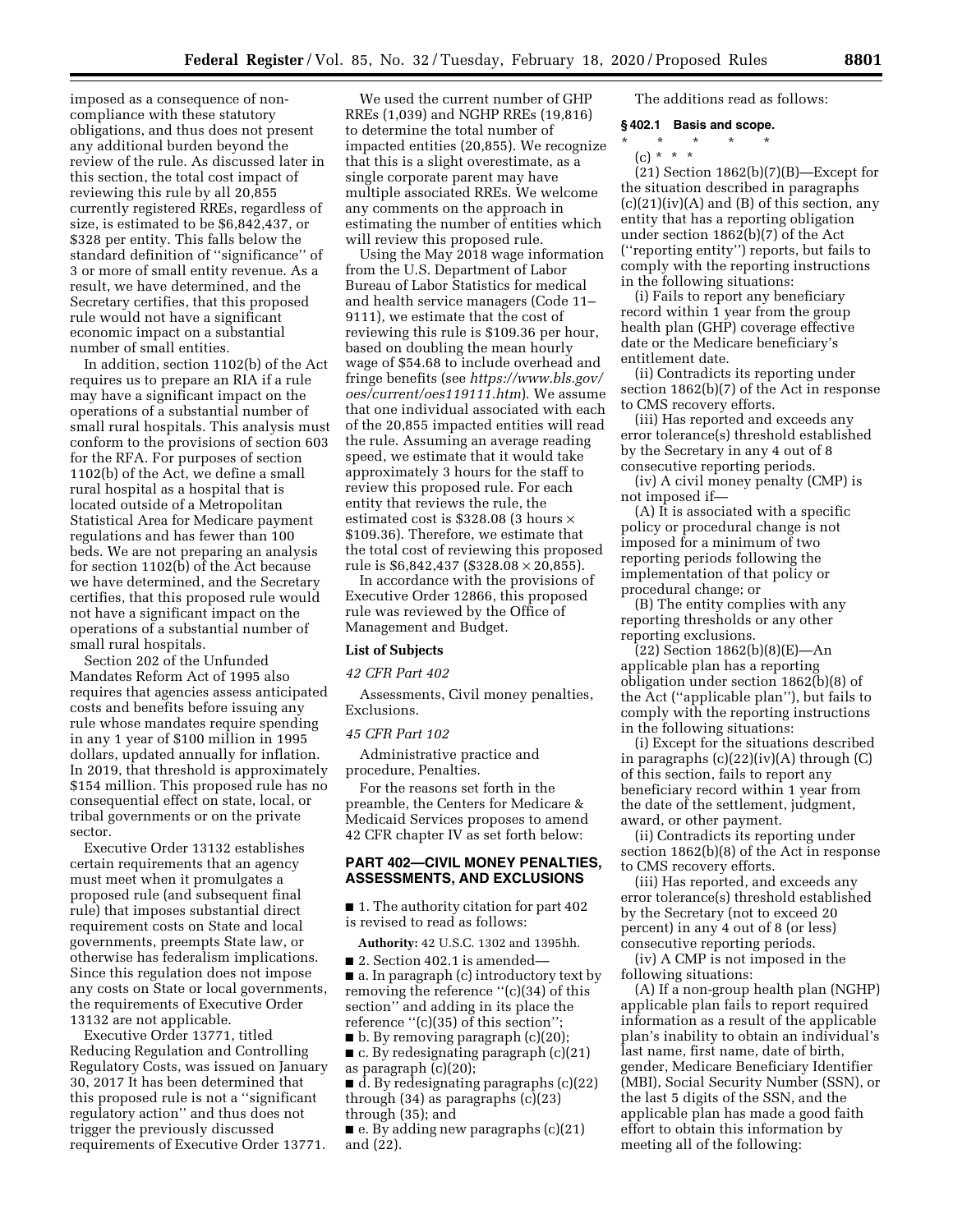(*1*) Communicating the need for this information to the individual and his or her attorney or other representative.

(*2*) Requesting the information from the individual and his or her attorney or other representative at least twice by mail and at least once by phone or other means of contact.

(*3*) Has not received a response or has received a response in writing that the individual refuses to provide his or her MBI or SSN or a truncated form of the MBI or SSN.

(*4*) Has documented its efforts to obtain the MBI or SSN (or the last 5 digits of the SSN).

(B) A CMP is not imposed if an NGHP applicable plan complies with any reporting thresholds or any other reporting exclusions.

(C) A CMP associated with a specific policy or procedural change is not imposed for a minimum of two reporting periods following the implementation of that policy or procedural change.

\* \* \* \* \*

■ 3. Section 402.105 is amended by revising paragraphs (b)(2) and adding paragraph (b)(3) to read as follows:

# **§ 402.105 Amount of penalty.**

\* \* \* \* \*

(b) \* \* \*

(2) For entities with reporting obligations under section 1862(b)(7) of the Act (''reporting entity'') as follows:

(i) A reporting entity fails to report any beneficiary record within the specified period from the latter of the GHP coverage effective date or the Medicare beneficiary's entitlement date. The penalty is—

(A) Calculated on a daily basis, based on the actual number of beneficiary records that the entity submitted more than 1 year after the GHP Medicare Secondary Payer (MSP) effective date; and

(B) \$1,000 as adjusted annually under 45 CFR part 102 for each calendar day of noncompliance for each individual for which the required information should have been submitted, up to a maximum penalty of \$365,000 as adjusted annually under 45 CFR part 102 per individual per year.

(ii) A reporting entity's response to CMS recovery efforts contradicts the entity's reporting under section 1862(b)(7) of the Act. The penalty is—

(A) Calculated based on the number of calendar days that the entity failed to appropriately report updates to beneficiary records, as required for accurate and timely reporting; and

(B) \$1,000 as adjusted annually under 45 CFR part 102 for each calendar day

of noncompliance for each individual for which the required information should have been submitted.

(iii) A reporting entity has reported, and exceeds any error tolerance(s) threshold established by the Secretary (not to exceed 20 percent) in any 4 out of 8 (or less) consecutive reporting periods. The penalty is—

(A) Based upon the number of beneficiary records on the fourth submission that exceed any such error tolerance(s); and

(B) \$1,000 as adjusted annually under 45 CFR part 102 for each calendar day of noncompliance for each individual for which the required information should have been submitted.

(3) For entities with reporting obligations under section 1862(b)(8) (''applicable plan'') of the Act as follows:

(i) An applicable plan fails to report any NGHP beneficiary record within the specified period from the date of the settlement, judgment, award, or other payment. The penalty is—

(A) Calculated on a daily basis, based on the actual number of beneficiary records that the entity submitted more than 1 year after the Total Payment Obligation to Claimant (TPOC) date; and

(B) Up to \$1,000 as adjusted annually under 45 CFR part 102 for each calendar day of noncompliance for each individual for which the required information should have been submitted, up to a maximum penalty of \$365,000 as adjusted annually under 45 CFR part 102 per individual per year.

(ii) An applicable plan's response to CMS recovery efforts contradicts the entity's reporting under section 1862(b)(8) of the Act. The penalty is—

(A) Calculated based on the number of calendar days that the entity failed to appropriately report updates to beneficiary records, as required for accurate and timely reporting; and

(B) Up to \$1,000 as adjusted annually under 45 CFR part 102 per calendar day of noncompliance, for a maximum penalty of \$365,000 as adjusted annually under 45 CFR part 102.

(iii) An applicable plan has reported, and exceeds any error tolerance(s) threshold established by the Secretary (not to exceed 20 percent) in any 4 out of 8 consecutive reporting periods. The penalty is calculated using the following tiered approach, based on the number of calendar days that the applicable plan exceeded the error tolerance(s) in the entity's fourth above-tolerance submission.

(A) *Initial penalty amount.* For the first penalty, CMS imposes a penalty of

one-quarter (25 percent) of the maximum penalty per beneficiary per calendar day of non-compliance after the required date of submission (last calendar day of the applicable plan's reporting period), based upon the number of beneficiaries whose records exceeded any error tolerance(s) established by the Secretary.

(B) *Subsequent penalty amounts.* For the second and subsequent penalties, CMS increases the penalty specified in paragraph (b)(3)(iii)(A) of this section in increments of one-quarter (25 percent) of the maximum penalty for applicable plans that fail to comply in consecutive reporting periods to a maximum of \$1,000 as adjusted annually under 45 CFR part 102 per beneficiary per calendar day of non-compliance.

(C) *Reduction in penalty amount.* If the applicable plan reports after the assessment of a penalty and the entity remains below any error tolerances, the penalty amount for the next penalty eligible file is reduced by increments of one-quarter (25 percent) of the maximum penalty per beneficiary per calendar day of non-compliance per consecutive subsequent quarter of compliance, to the minimum penalty of one-quarter (25 percent) of the maximum penalty per beneficiary per calendar day of non-compliance.

For the reasons specified in the preamble, the Department of Health and Human Services proposes to amend 45 CFR part 102 as specified below:

# **PART 102—ADJUSTMENT OF CIVIL MONETARY PENALTIES FOR INFLATION**

■ 4. The authority for part 102 continues to read as follows:

\* \* \* \* \*

**Authority:** Public Law 101–410, Sec. 701 of Public Law 114–74, 31 U.S.C. 3801–3812.

- 5. Section 102.3 is amended in the table by:
- $\blacksquare$  a. Revising the entries "1395m(k)(6),"
- " $1395m(l)(6)$ ," " $1395y(b)(6)(B)$ ," and ''1395y(b)(7)(B)(i);''
- b. Adding an entry for

 $``1395y(b)(8)(E)(i)"$  in alphanumeric order; and

- c. Revising the entries for
- $"1395pp(h)," "1395ss(a)(2),"$
- ''1395ss(p)(8),'' ''1395ss(p)(9)(C),''
- $"1395ss(q)(5)(C)$ ,"  $"1395ss(r)(6)(A)$ ,"
- $``1395ss(s)(4),''$  and  $``1395ss(t)(2).$

The revisions and addition read as follows:

#### **§ 102.3 Penalty adjustment and table.**

\* \* \* \* \*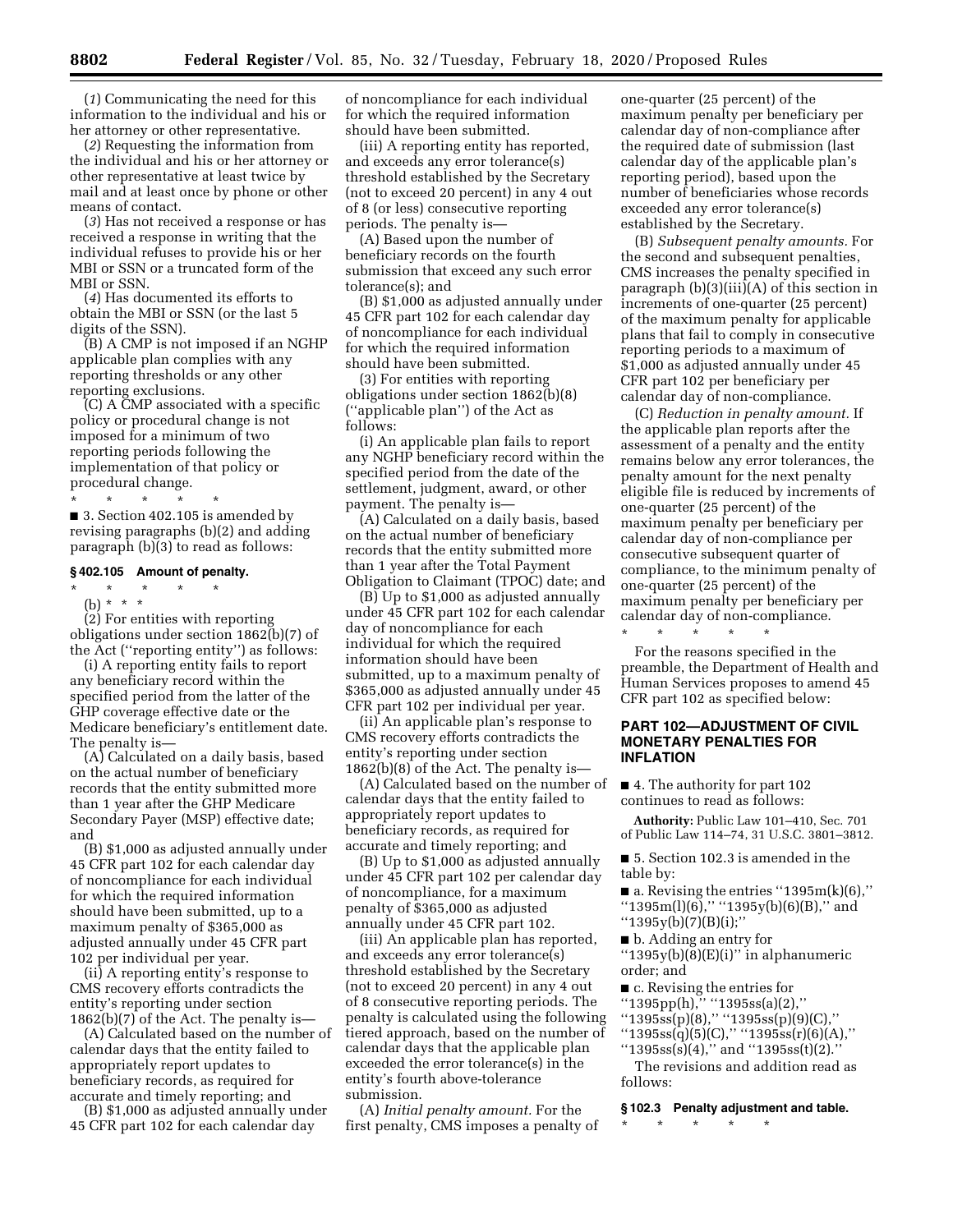# TABLE 1 TO § 102.3—CIVIL MONETARY PENALTY AUTHORITIES ADMINISTERED BY HHS AGENCIES AND PENALTY AMOUNTS

[January 17, 2020]

|           | CFR <sub>1</sub>                                                   | HHS<br>agency | Description <sup>2</sup>                                                                                                                                                                                                                                                                                                                                                                                                            | Date of last<br>statutorily<br>established<br>penalty<br>figure <sup>3</sup> | 2019<br>maximum<br>adjusted<br>penalty<br>$($ \$) | 2020<br>maximum<br>adjusted<br>penalty<br>$($ \$) $^{4}$ |
|-----------|--------------------------------------------------------------------|---------------|-------------------------------------------------------------------------------------------------------------------------------------------------------------------------------------------------------------------------------------------------------------------------------------------------------------------------------------------------------------------------------------------------------------------------------------|------------------------------------------------------------------------------|---------------------------------------------------|----------------------------------------------------------|
|           |                                                                    |               |                                                                                                                                                                                                                                                                                                                                                                                                                                     |                                                                              |                                                   |                                                          |
| 42 U.S.C: |                                                                    |               |                                                                                                                                                                                                                                                                                                                                                                                                                                     |                                                                              |                                                   |                                                          |
|           | 1395m(k)(6) <sup>5</sup> 42 CFR 402.1(c)(32),<br>$402.105(d)(3)$ . | <b>CMS</b>    | Penalty for any person or entity who knowingly<br>and willfully bills or collects for any outpatient<br>therapy services or comprehensive outpatient<br>rehabilitation services on other than an as-<br>signment-related basis. (Penalties are as-                                                                                                                                                                                  | 2019                                                                         | 15,975                                            | 16,257                                                   |
|           | 1395m(l)(6) <sup>5</sup> 42 CFR 402.1(c)(33),<br>$402.105(d)(4)$ . | <b>CMS</b>    | sessed in the same manner as 42 U.S.C.<br>$1395m(k)(6)$ and $1395u(j)(2)(B)$ , which is as-<br>sessed according to 1320a–7a(a)).<br>Penalty for any supplier of ambulance services<br>who knowingly and willfully fills or collects for<br>any services on other than an assignment-re-<br>lated basis. (Penalties are assessed in the<br>same manner as 42 U.S.C. 1395u(b)(18)(B),<br>which is assessed according to 1320a-7a(a)). | 2019                                                                         | 15, 15, 975                                       | 16,257                                                   |
|           | 1395y(b)(6)(B)  42 CFR 402.1(c)(20),<br>$402.105(a)$ .             | <b>CMS</b>    | Penalty for any entity that knowingly, willfully,<br>and repeatedly fails to complete a claim form<br>relating to the availability of other health ben-<br>efits in accordance with statute or provides in-<br>accurate information relating to such on the<br>claim form.                                                                                                                                                          | 2019                                                                         | 3,383                                             | 3,443                                                    |
|           | $1395y(b)(7)(B)(i)$ 42 CFR 402.1(c)(21),<br>$402.105(a)$ .         | <b>CMS</b>    | Penalty for any entity serving as insurer, third<br>party administrator, or fiduciary for a group<br>health plan that fails to provide information<br>that identifies situations where the group<br>health plan is or was a primary plan to Medi-<br>care to the HHS Secretary.                                                                                                                                                     | 2019                                                                         | 1,211                                             | 1,232                                                    |
|           | 1395y(b)(8)(E)(i)  42 CFR 402.1(c)(22),<br>402.105(a)(E).          | <b>CMS</b>    | Penalty for any entity serving as insurer, third<br>party administrator, or fiduciary for a non-<br>group health plan that fails to provide informa-<br>tion that identifies situations where the group<br>health plan is or was a primary plan to Medi-<br>care to the HHS Secretary.                                                                                                                                              | 2019                                                                         | 1,211                                             | 1,232                                                    |
|           | 1395pp(h) <sup>5</sup> 42 CFR 402.1(c)(24),<br>402.105(d)(2)(xv).  | <b>CMS</b>    | Penalty for any durable medical equipment sup-<br>plier, including a supplier of prosthetic de-<br>vices, prosthetics, orthotics, or supplies, that<br>knowingly and willfully fails to make refunds in<br>a timely manner to Medicare beneficiaries<br>under certain conditions. (42 U.S.C.<br>1395(m)(18) sanctions apply here in the same<br>manner, which is under 1395u(j)(2) and                                              | 2019                                                                         | 15,975                                            | 16,257                                                   |
|           | $1395ss(a)(2)$ 42 CFR 402.1(c)(25),<br>$405.105(f)(1)$ .           | <b>CMS</b>    | $1320a - 7a(a)$ ).<br>Penalty for any person that issues a Medicare<br>supplemental policy that has not been ap-<br>proved by the State regulatory program or<br>does not meet Federal standards after a<br>statutorily defined effective date.                                                                                                                                                                                     | 2019                                                                         | 54,832                                            | 55,799                                                   |
|           | 1395ss(p)(8)  42 CFR 402.1(c)(26),<br>402.105(e).                  | <b>CMS</b>    | Penalty for any person that sells or issues Medi-<br>care supplemental polices after a given date<br>that fail to conform to the NAIC or Federal                                                                                                                                                                                                                                                                                    | 2019                                                                         | $\star$<br>28,413                                 | 28,914                                                   |
|           | 42 CFR 402.1(c)(26),<br>$405.105(f)(2)$ .                          | <b>CMS</b>    | standards established by statute.<br>Penalty for any person that sells or issues Medi-<br>care supplemental polices after a given date<br>that fail to conform to the NAIC or Federal                                                                                                                                                                                                                                               | 2019                                                                         | 47,357                                            | 48,192                                                   |
|           | $1395ss(p)(9)(C)$ 42 CFR 402.1(c)(27),<br>$402.105(e)$ .           | <b>CMS</b>    | standards established by statute.<br>Penalty for any person that sells a Medicare<br>supplemental policy and fails to make avail-<br>able for sale the core group of basic benefits<br>when selling other Medicare supplemental<br>policies with additional benefits or fails to pro-<br>vide the individual, before selling the policy,                                                                                            | 2019                                                                         | 28,413                                            | 28,914                                                   |

an outline of coverage describing benefits.